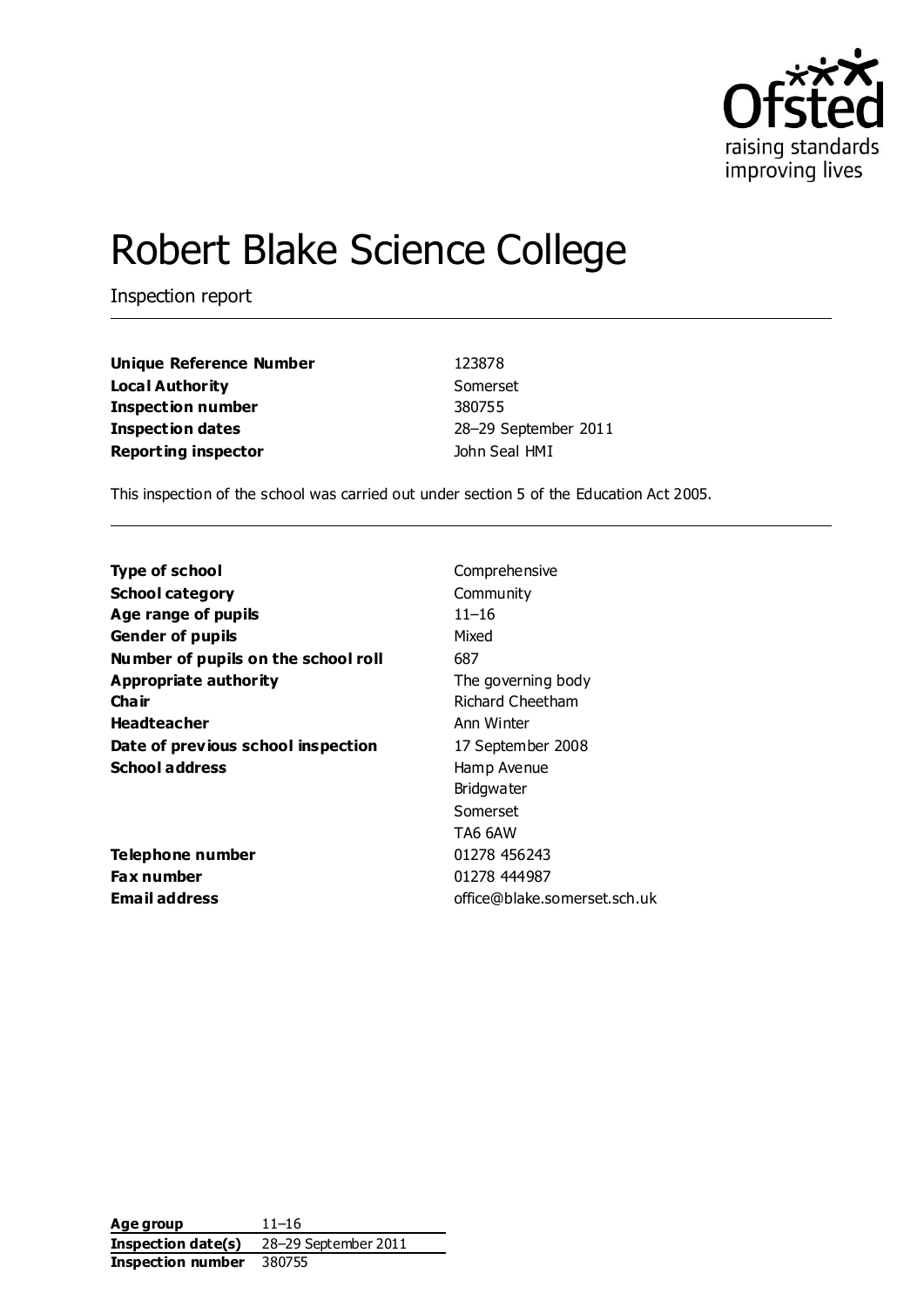The Office for Standards in Education, Children's Services and Skills (Ofsted) regulates and inspects to achieve excellence in the care of children and young people, and in education and skills for learners of all ages. It regulates and inspects childcare and children's social care, and inspects the Children and Family Court Advisory Support Service (Cafcass), schools, colleges, initial teacher training, work-based learning and skills training, adult and community learning, and education and training in prisons and other secure establishments. It assesses council children's services, and inspects services for looked after children, safeguarding and child protection.

Further copies of this report are obtainable from the school. Under the Education Act 2005, the school must provide a copy of this report free of charge to certain categories of people. A charge not exceeding the full cost of reproduction may be made for any other copies supplied.

If you would like a copy of this document in a different format, such as large print or Braille, please telephone 0300 123 4234, or email enquiries@ofsted.gov.uk.

You may copy all or parts of this document for non-commercial educational purposes, as long as you give details of the source and date of publication and do not alter the information in any way.

To receive regular email alerts about new publications, including survey reports and school inspection reports, please visit our website and go to 'Subscribe'.

Piccadilly Gate Store St **Manchester** M1 2WD

T: 0300 123 4234 Textphone: 0161 618 8524 E: enquiries@ofsted.gov.uk W: www.ofsted.gov.uk



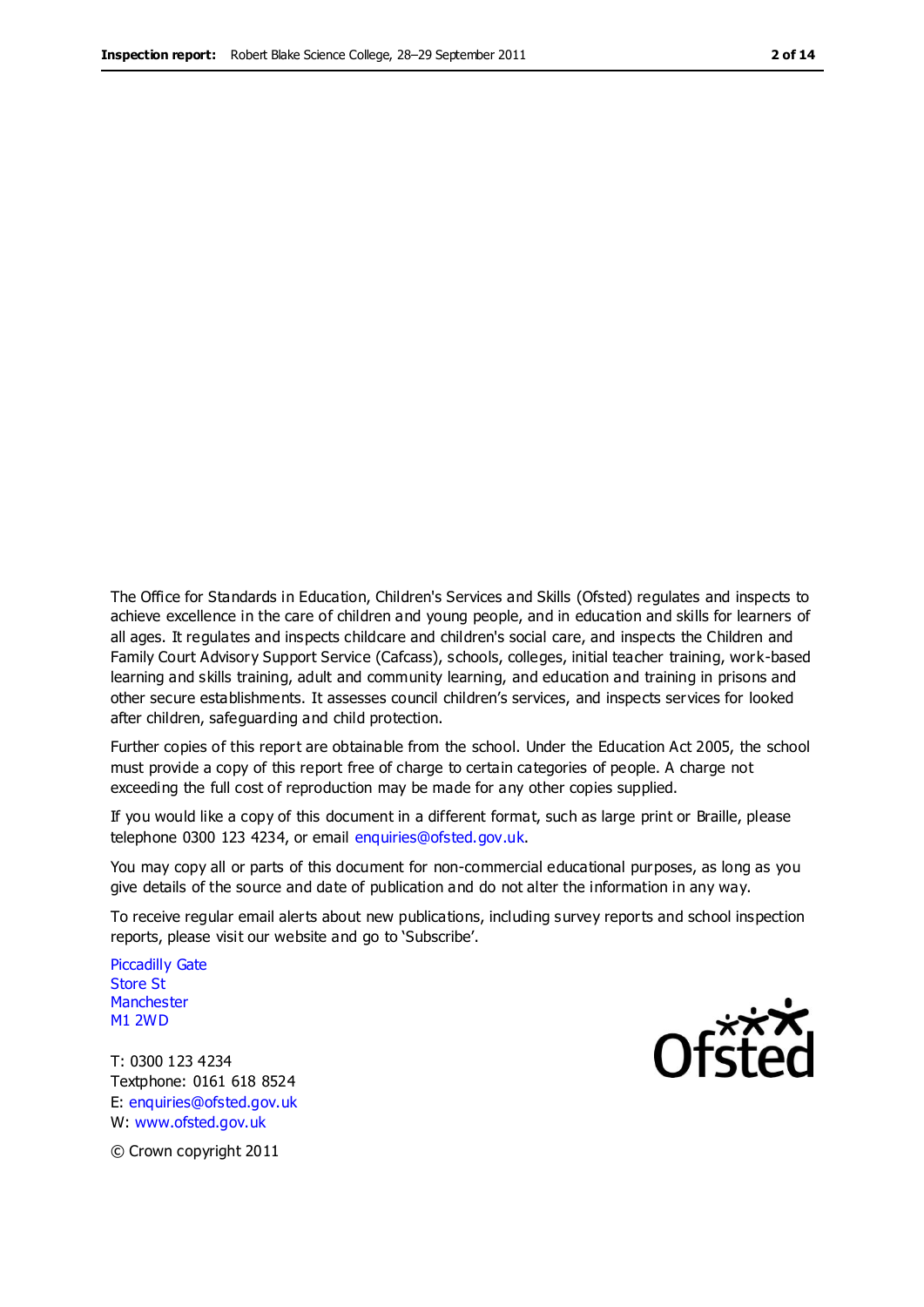# **Introduction**

This inspection was carried out by one of Her Majesty's Inspectors and three additional inspectors. They observed 25 lessons which involved seeing 24 teachers. Meetings were held with groups of students, staff and members of the governing body. The inspectors observed the college's work and looked at data on students' progress, a range of policies and planning documents, minutes of meetings, the college's self-evaluation documents, risk assessments, financial information, and the single, central record of safeguarding checks on staff. The team analysed questionnaires returned by 184 parents and carers, 99 students and 57 staff.

The inspection team reviewed many aspects of the college's work. It looked in detail at a number of key areas.

- How much progress students are making in all year groups.
- The quality and consistency of teaching and learning in lessons.
- The effectiveness of leadership and management in monitoring and evaluating the quality of teaching and learning and the progress students make over their time in the college.

# **Information about the college**

The college is smaller than average and holds specialist status for science. Most of the students are of White British heritage. A very small proportion of students are from a variety of minority ethnic backgrounds. A small percentage of students speak English as an additional language, most of whom speak Polish. The proportion of students who are known to be eligible for free school meals is above average. The proportion of students identified as having special educational needs and/or disabilities is much higher than average. Many of these have speech, language and communication needs. The college has very recently federated with the local contributory junior school. There is a new college being built adjacent to the current buildings with plans for opening in October 2012. During the inspection, almost all the students in Year 7 were on a residential field visit.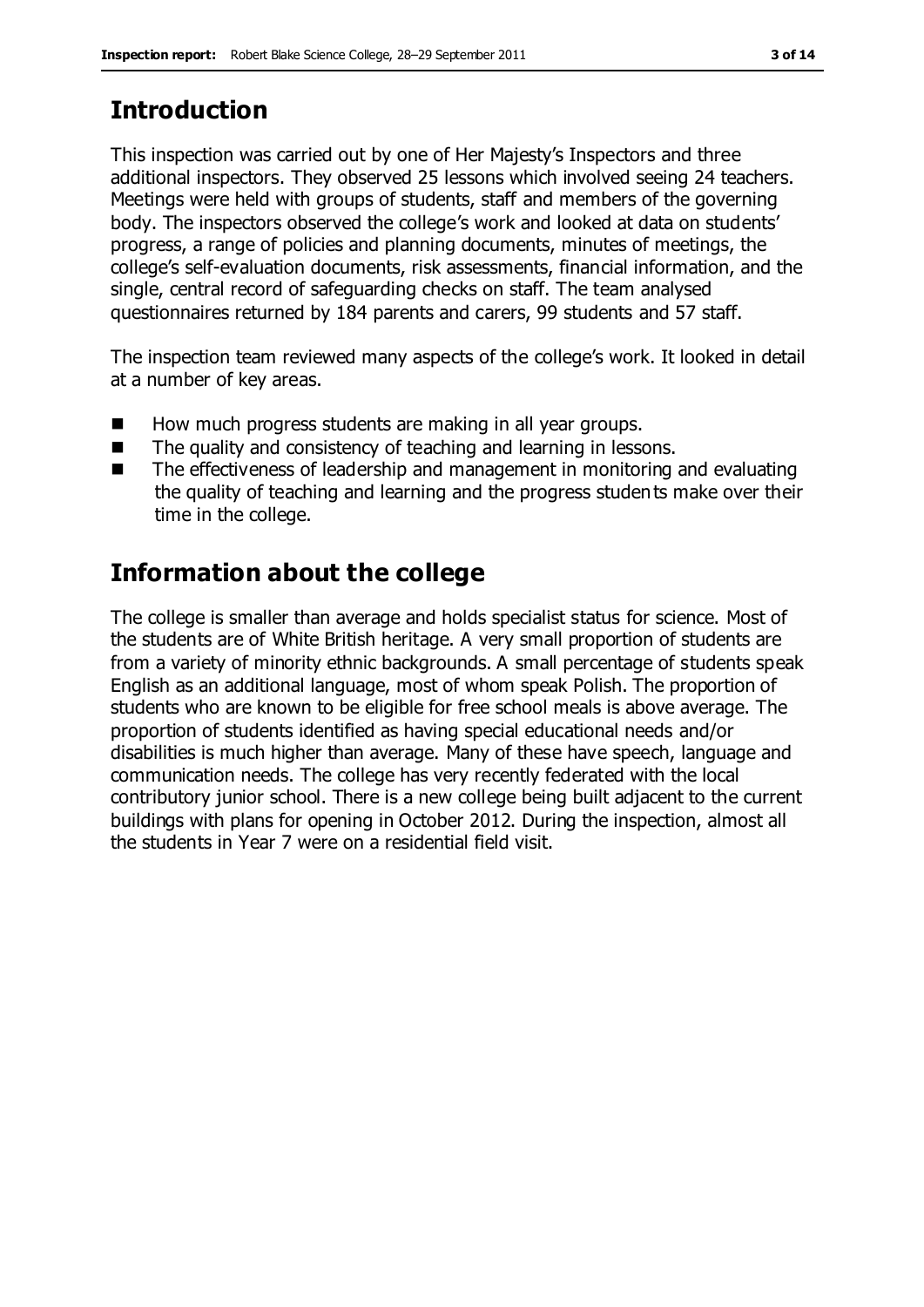# **Inspection judgements**

### **Overall effectiveness: how good is the college? 3**

#### **The college's capacity for sustained improvement 2**

### **Main findings**

Robert Blake Science College is caring, safe and welcoming. The college is a nurturing, safe haven for students with outstanding engagement with parents and carers. This is a consequence of the passion and commitment of the headteacher and staff. Very many of the students have significant barriers to their learning. Students told inspectors that they are happy, feel extremely safe and are looked after well. Their attendance is above average, an improvement since the last inspection, and behaviour is good. Despite these strengths, for too many students, progress from their generally low starting points is satisfactory and their attainment is low. This is because of a combination of two key aspects. The first is that too many lessons, across all year groups, do not yet focus consistently on ensuring students of differing abilities make the good or better progress of which they are capable. The second is that the progress and attainment of all students, especially those in Key Stage 3, and the quality of teaching and learning have not, until recently, been monitored and evaluated rigorously or systematically enough. Very recently, the college federated with a junior school which contributes a significant proportion of the students. In addition, the new college building is entering its final stages of completion. These events have provided additional challenges for senior leaders and the governing body.

Attainment is below average but an increasing number of students are now beginning to achieve GCSE results which are in line with the national average. This is a consistently improving upward trend.

Teaching and learning are satisfactory. There are many good and a few outstanding lessons especially in mathematics, science and physical education. However, there is also a high proportion that is satisfactory rather than good or better. The best lessons are very well planned, have clear learning objectives and are practical and engaging, and motivate students to learn. In the less effective lessons, assessment strategies are not fully focused on different students' needs. Students are not encouraged to engage with their learning because of overlong instructions and explanations from teachers. As a result, the inconsistencies in the quality of lessons across subjects and year groups hinder many students from making as much progress as they are capable of, leading to lower attainment overall.

The curriculum is improving and has some strengths. It generally matches the needs of most students. A wide range of extra-curricular activities is on offer but the college's analysis of the participation rates is not systematic enough to provide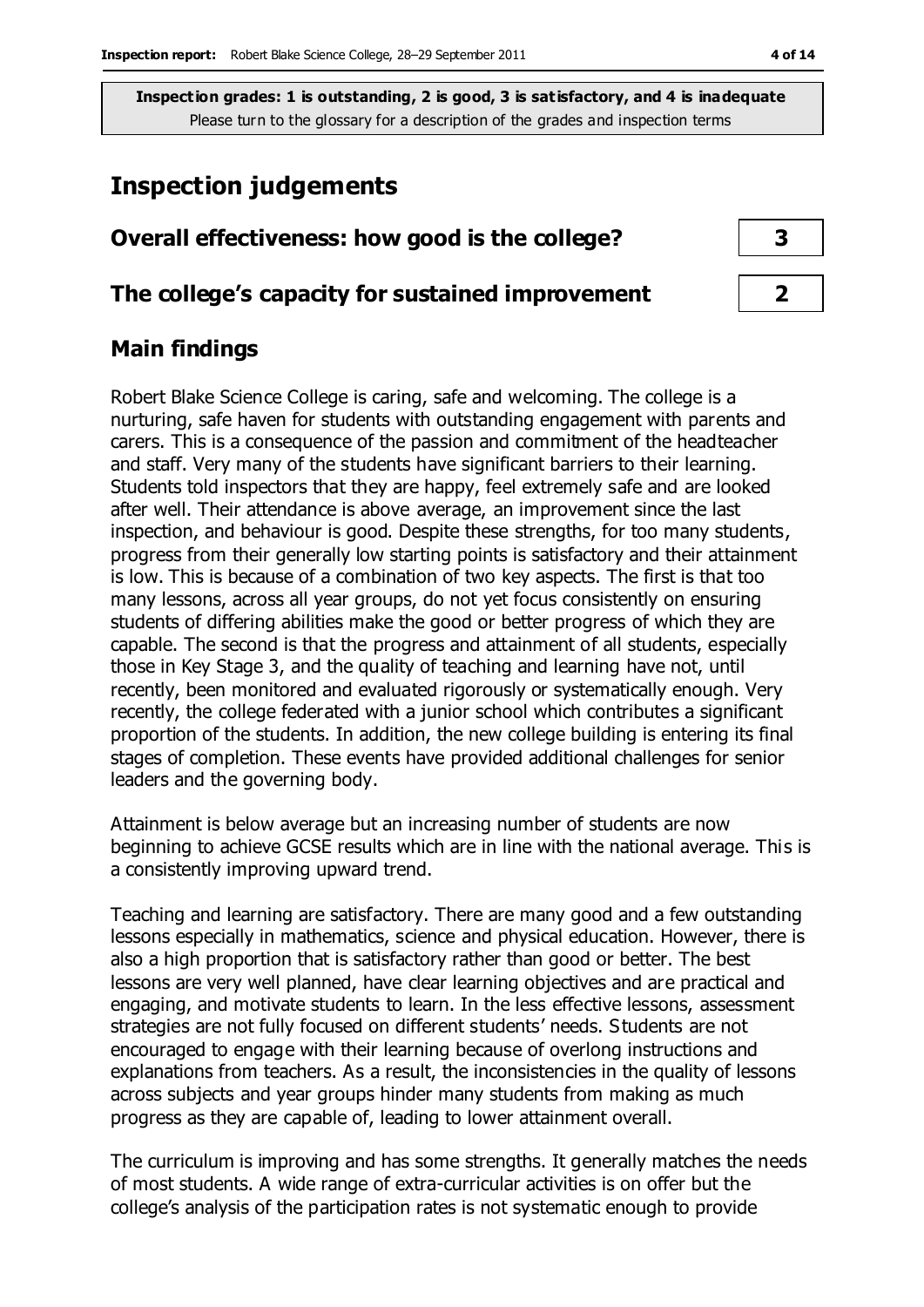information to check that the needs of different groups of students are being met.

The quality of care, guidance and support is a very strong feature of the college. Procedures and systems for safeguarding are good. Most of the students, parents and carers who completed and returned questionnaires are very happy with the college's provision. The college works very well with external agencies.

The headteacher, senior leaders and the governing body know what needs to be done to improve the college. There have been some recent developments in sharing best practice but these are not as widespread as they could be. However, the systems for monitoring pupils' progress and the quality of teaching and learning, particularly in Key Stage 3, have not been sufficiently robust to rectify problems swiftly enough until now. Recent appointments to senior leader and middle management posts have ensured that the college is beginning to address the issues identified during this inspection. However, it is too soon to see the impact of their actions. Nevertheless, the commitment to improvement at the most senior levels, the steady increases in attainment at the end of Key Stage 4 and the positive climate for learning mean that the college has good capacity to improve.

Up to 40% of the colleges whose overall effectiveness is judged satisfactory may receive a monitoring visit by an Ofsted inspector before their next section 5 inspection.

#### **What does the college need to do to improve further?**

- Increase the rates of progress made by all students in order to raise attainment further by a more consistent use of assessment data to structure lessons to meet the needs of all students.
- $\blacksquare$  Ensure all teaching matches the quality of the best in the college currently by:
	- sharing best practice  $\equiv$
	- using effective assessment strategies in all lessons
	- providing students with timely information to support them with the next  $\equiv$ steps of their learning
	- further developing students' independent learning skills.  $\frac{1}{2}$
- Ensure leaders and managers at all levels, and the governing body, build on recent developments in monitoring and evaluating of all aspects of the college's performance by:
	- analysing data and information systematically and precisely
	- ensuring responses needed to improve progress and teaching are made swiftly.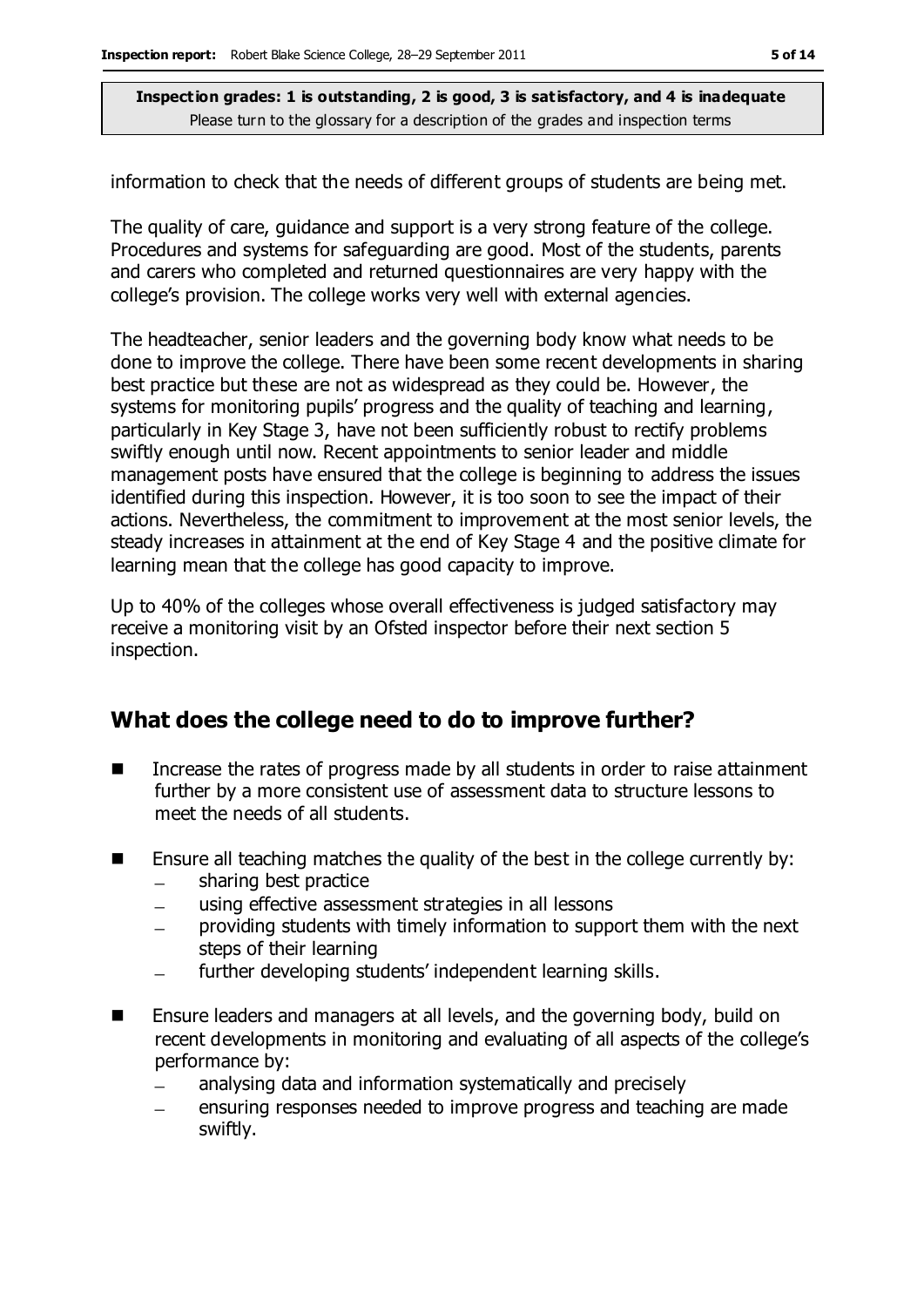### **Outcomes for individuals and groups of pupils 3**

Students' attainment at the start of Year 7 is below average. The college's assessment information, lessons observed and students' work seen during the inspection indicate that there are some inconsistencies in progress from one year group to another. This progress begins to become more consistent and secure towards the end of Key Stage 4 leading to a steady increase in the proportion of students achieving five or more GCSE passes, including English and mathematics, at grade C or better. Students who are identified as having special educational needs and/or disabilities make satisfactory progress in line with their peers. There are early signs that progress is now beginning to accelerate.

Students who completed questionnaires for the inspection and who spoke to inspectors clearly enjoy coming to college. The good spiritual, moral, social and cultural development of students can be seen in the positive relationships that exist and from the replies of students who completed questionnaires. Bullying is rare and any difficulties students experience are dealt with very well by the adults in the college. In lessons, students demonstrate positive attitudes to learning. The increasing rates of attainment by the end of Key Stage 4, positive relationships and attitudes to learning, in combination with above average attendance and good punctuality, mean that students are well placed to secure their future economic wellbeing.

| Pupils' achievement and the extent to which they enjoy their learning                                                     |   |  |  |
|---------------------------------------------------------------------------------------------------------------------------|---|--|--|
| Taking into account:                                                                                                      |   |  |  |
| Pupils' attainment <sup>1</sup>                                                                                           | 4 |  |  |
| The quality of pupils' learning and their progress                                                                        | 3 |  |  |
| The quality of learning for pupils with special educational needs and/or disabilities<br>and their progress               | 3 |  |  |
| The extent to which pupils feel safe                                                                                      | 1 |  |  |
| Pupils' behaviour                                                                                                         |   |  |  |
| The extent to which pupils adopt healthy lifestyles                                                                       |   |  |  |
| The extent to which pupils contribute to the college and wider community                                                  |   |  |  |
| The extent to which pupils develop workplace and other skills that will<br>contribute to their future economic well-being |   |  |  |
| Taking into account:                                                                                                      |   |  |  |
| Pupils' attendance <sup>1</sup>                                                                                           | 2 |  |  |
| The extent of pupils' spiritual, moral, social and cultural development                                                   |   |  |  |

These are the grades for pupils' outcomes

 $\overline{a}$ 1 The grades for attainment and attendance are: 1 is high; 2 is above average; 3 is broadly average; and 4 is low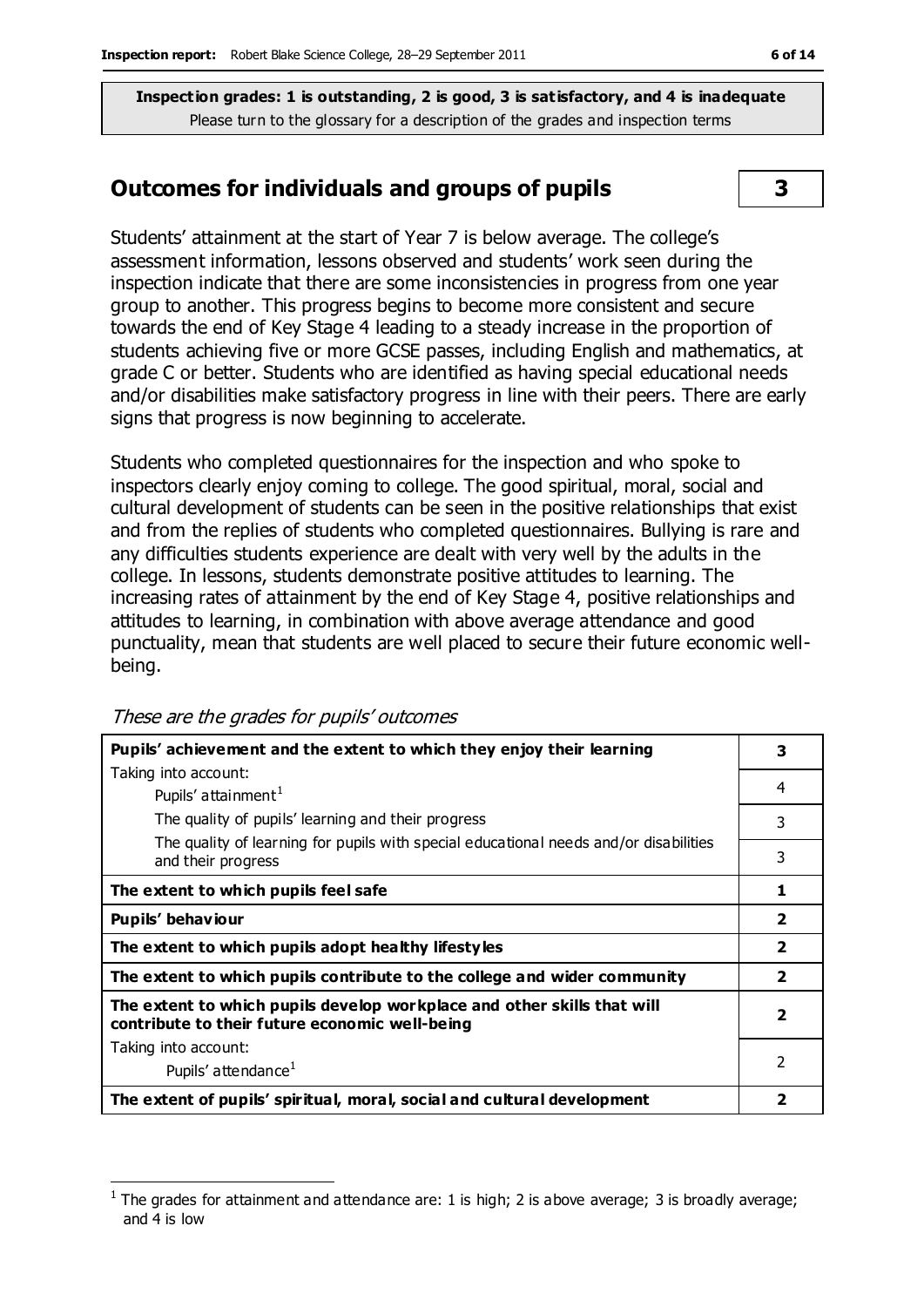#### **How effective is the provision?**

There is a mixed picture in the quality of teaching. Many lessons are good or outstanding, but these are often in Key Stage 4. The proportion of lessons that are no better than satisfactory in the rest of the college is too high. In the best lessons, teachers plan well for students' progress, clear learning outcomes are provided so that all the students know what they need to do to make progress, and teachers remind students how they are doing and what is required to achieve more by making effective use of examination grades and National Curriculum levels. In the most effective lessons, students are involved in the assessment of their work and the setting of targets. Work is well marked and identifies next steps in learning, and good use of teaching assistants supports those students who require additional help. Students develop good skills in becoming more responsible for their own learning. In the less effective lessons, planning is not specific enough. Although there are often learning objectives for the whole class, these are not precisely matched to meet the needs of students with different learning needs or abilities. Teachers spend too long talking and do not provide students with opportunities to discuss their work with each other or explain their thinking. This hinders their progress and does not provide them with opportunities to develop their language skills or make better than satisfactory progress.

The curriculum ensures that all students have opportunities for enrichment activities. For example, during the inspection Year 7 students were developing team building skills on a field trip. Enrichment activities support some of the needs of the moreable students, but the curriculum as a whole is not yet sufficiently well developed to support their learning in lessons. The college's science specialism is beginning to have an impact and has some good features. For example, Year 6 pupils from the local recently federated junior school attend weekly science lessons.

The quality of the care, guidance and support is consistently good. The transition from Key Stage 2 to 3 is managed very well. Year 7 students are given a good start. Older students say they are provided with good advice in order to move on into employment, training or further education. Students whose circumstances might make them vulnerable, and those with complex needs, are monitored well. This aspect of the college's provision is good rather than outstanding because evaluation of its impact on students' academic progress, through examining progress data and intervention strategies, is still quite recent.

| The quality of teaching                                                                                    |  |
|------------------------------------------------------------------------------------------------------------|--|
| Taking into account:                                                                                       |  |
| The use of assessment to support learning                                                                  |  |
| The extent to which the curriculum meets pupils' needs, including, where<br>relevant, through partnerships |  |
| The effectiveness of care, guidance and support                                                            |  |

These are the grades for the quality of provision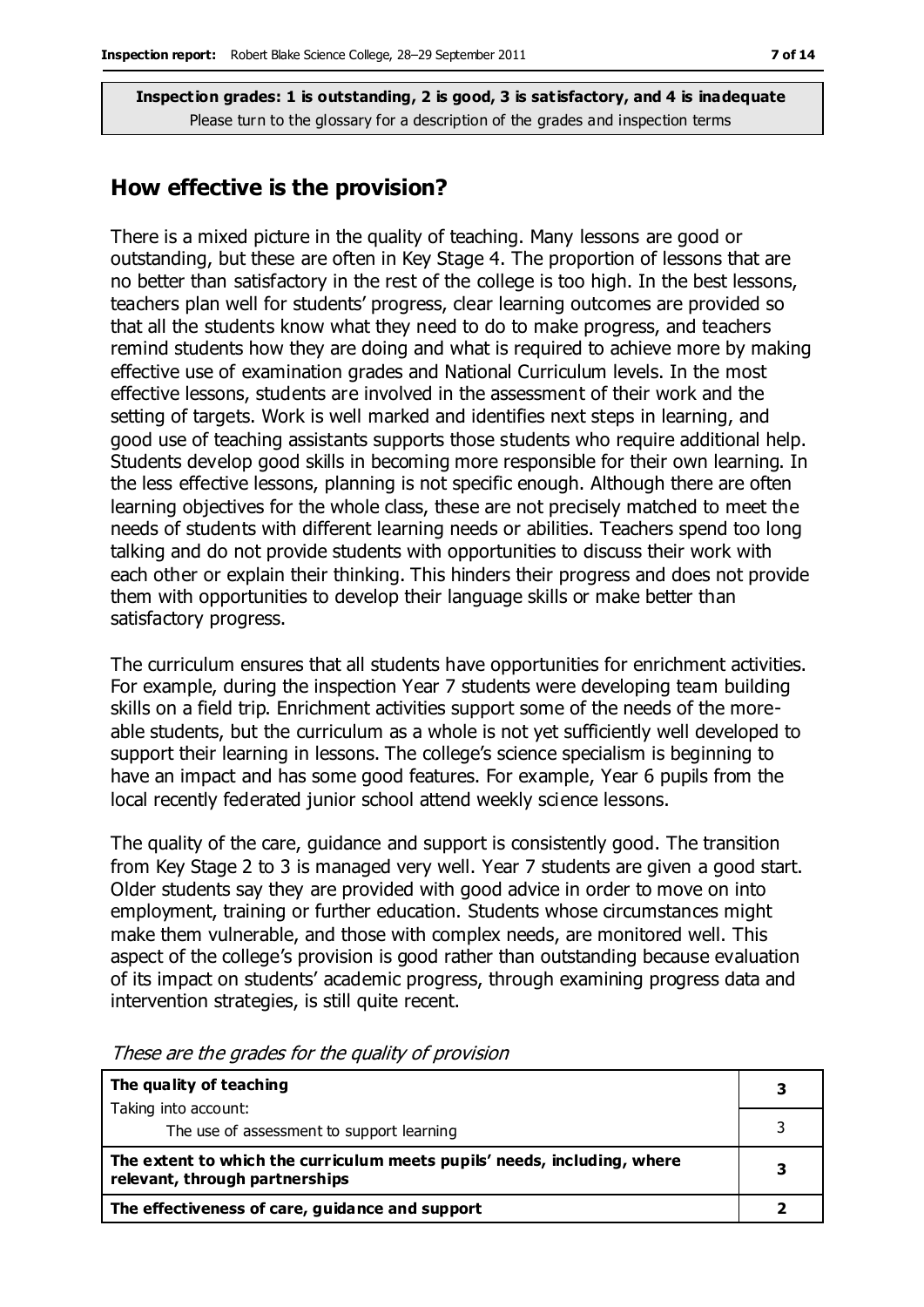#### **How effective are leadership and management?**

The headteacher's ambition and passion for ensuring students are happy, safe and well cared for is clear. In addition, the staff share her vision. The climate of the college is such that all leaders, managers and staff foster positive relationships with students. Plans for improvement clearly identify the areas that require further development. Procedures for safeguarding are good. The college has made a good start in developing better teaching and learning. The strategies for 'language for learning' and 'learning to learn' are now paying off. However, although the college carries out monitoring activities and routine lesson observations, the rigour and precision of the feedback and follow-up for teachers are not consistently sharp enough. As a result there are examples of some teachers being given areas for improvement in their practice but not all of these areas are addressed quickly enough. Individual student tracking procedures are secure. These chart students' progress and attainment accurately but this information is not analysed at a group or whole college level frequently enough, especially in Key Stage 3. The college has already recognised this and has recently started to improve aspects of its practice. Recent appointments at a senior and middle manager level have resulted in more effective approaches to checking the quality of lessons and how students progress. The governing body is supportive. Governors know what the college needs to do to improve further, but leaders and managers have only just begun to successfully address weaknesses in monitoring and evaluation systems. Promotion of equality and addressing discrimination are satisfactory rather than good because although the college ethos is tolerant and harmonious, there remain some gaps in the progress made by different groups, although school managers are now beginning to tackle this. The college has secure and appropriate plans in place to support community cohesion. Particularly successful is the engagement with the local community regarding attitudes to the college.

| The effectiveness of leadership and management in embedding ambition and<br>driving improvement                                                                      |                         |  |
|----------------------------------------------------------------------------------------------------------------------------------------------------------------------|-------------------------|--|
| Taking into account:                                                                                                                                                 |                         |  |
| The leadership and management of teaching and learning                                                                                                               | 3                       |  |
| The effectiveness of the governing body in challenging and supporting the<br>college so that weaknesses are tackled decisively and statutory responsibilities<br>met | 3                       |  |
| The effectiveness of the college's engagement with parents and carers                                                                                                | 1                       |  |
| The effectiveness of partnerships in promoting learning and well-being                                                                                               | $\overline{\mathbf{2}}$ |  |
| The effectiveness with which the college promotes equality of opportunity and<br>tackles discrimination                                                              |                         |  |
| The effectiveness of safeguarding procedures                                                                                                                         | $\overline{2}$          |  |
| The effectiveness with which the college promotes community cohesion                                                                                                 | З                       |  |

These are the grades for leadership and management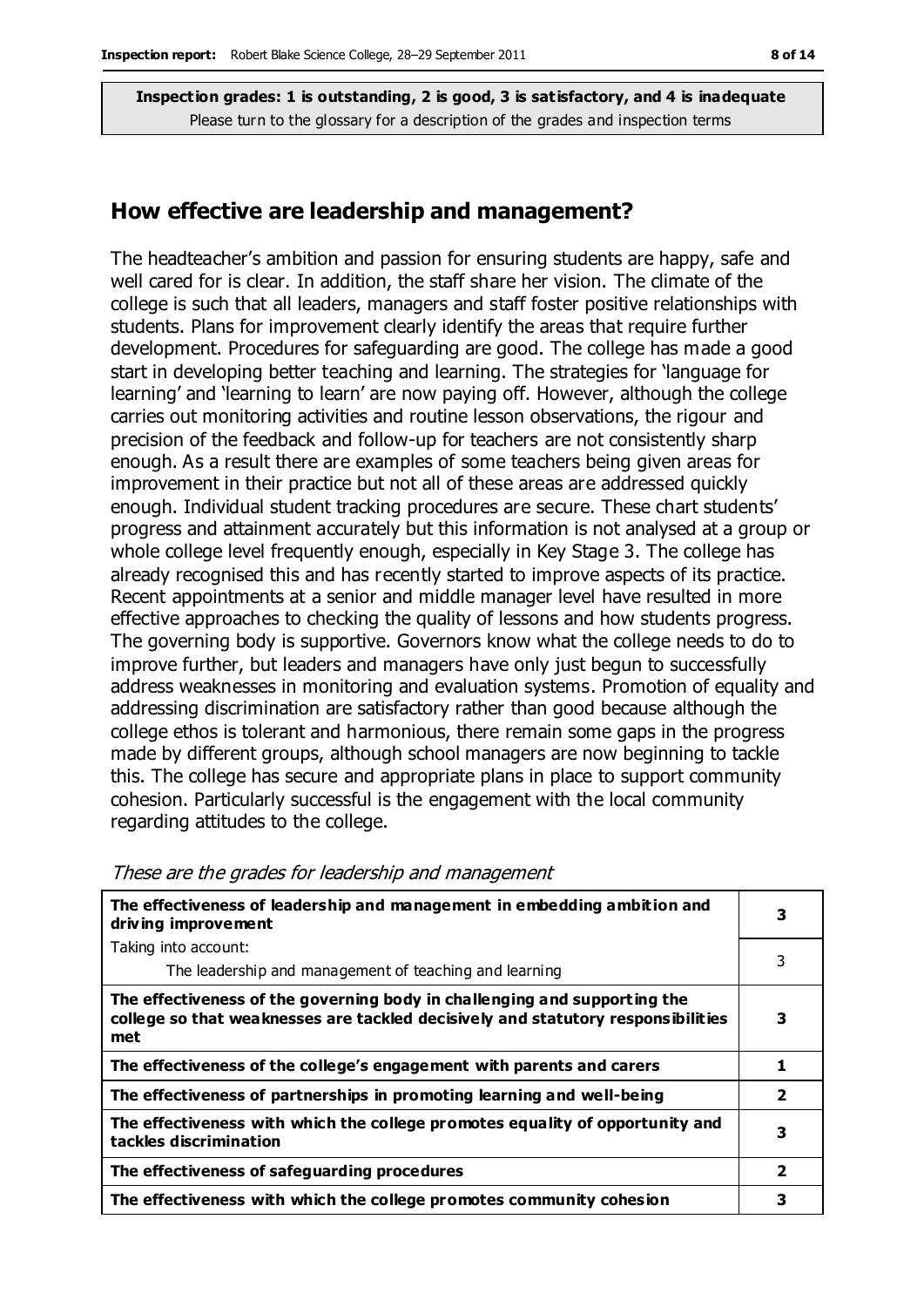| The effectiveness with which the college deploys resources to achieve value for |  |
|---------------------------------------------------------------------------------|--|
| money                                                                           |  |

### **Views of parents and carers**

Most of the parents and carers who returned the questionnaires were very positive and supportive of the college. The responses were above the current national benchmarks for agreeing with the statements.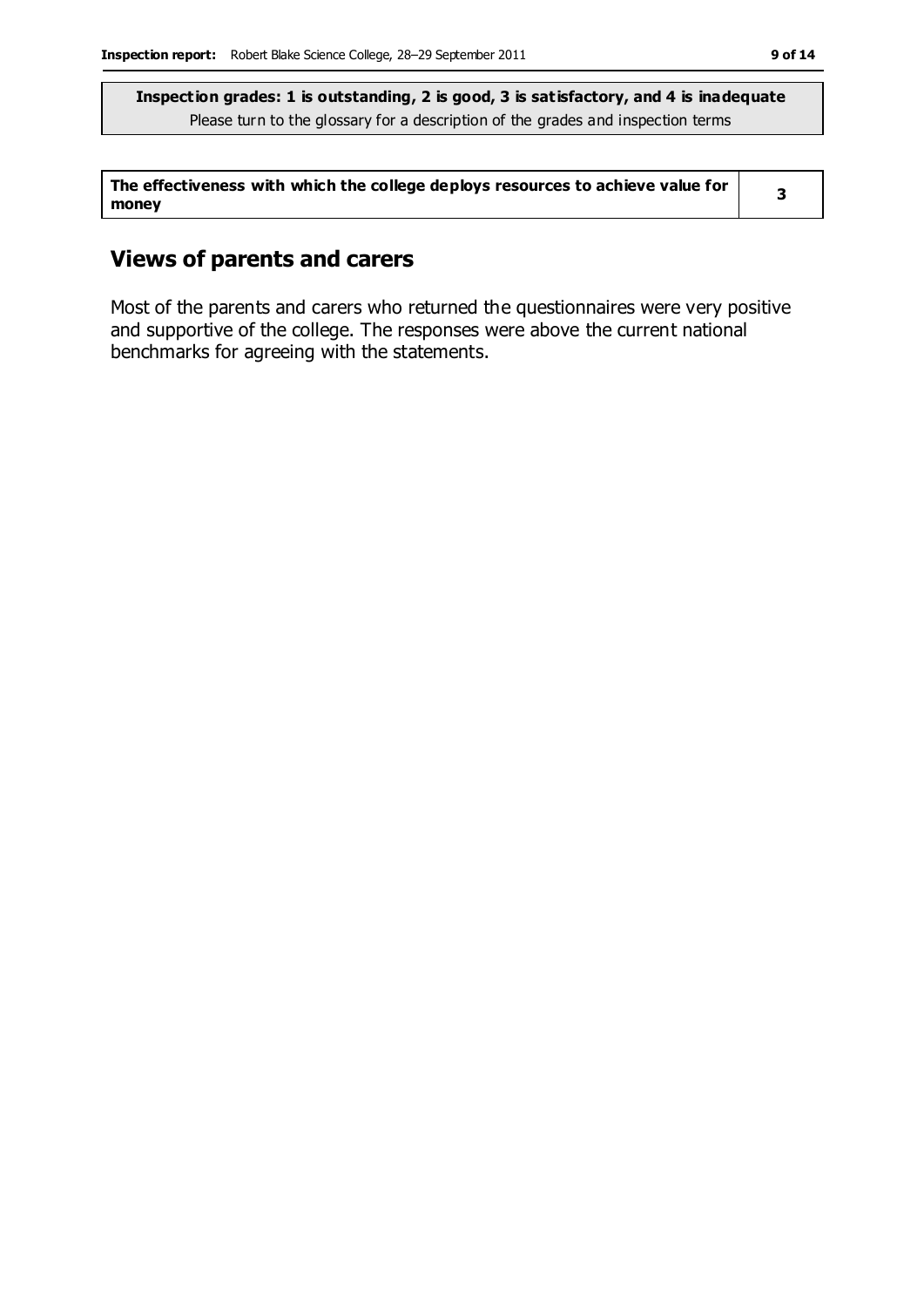#### **Responses from parents and carers to Ofsted's questionnaire**

Ofsted invited all the registered parents and carers of pupils registered at Robert Blake Science College to complete a questionnaire about their views of the college.

In the questionnaire, parents and carers were asked to record how strongly they agreed with 13 statements about the college.

The inspection team received 184 completed questionnaires by the end of the on-site inspection. In total, there are 687 pupils registered at the college.

| <b>Statements</b>                                                                                                                                                                                                                                          | <b>Strongly</b><br>agree |               | <b>Agree</b> |               |                | <b>Disagree</b> |                | <b>Strongly</b><br>disagree |  |
|------------------------------------------------------------------------------------------------------------------------------------------------------------------------------------------------------------------------------------------------------------|--------------------------|---------------|--------------|---------------|----------------|-----------------|----------------|-----------------------------|--|
|                                                                                                                                                                                                                                                            | <b>Total</b>             | $\frac{1}{2}$ | <b>Total</b> | $\frac{1}{2}$ | <b>Total</b>   | $\frac{1}{2}$   | <b>Total</b>   | $\frac{1}{2}$               |  |
| My child enjoys college                                                                                                                                                                                                                                    | 69                       | 38            | 103          | 56            | 9              | 5               | $\overline{2}$ | $\mathbf{1}$                |  |
| The college keeps my child<br>safe                                                                                                                                                                                                                         | 73                       | 40            | 107          | 58            | $\overline{2}$ | 1               | $\mathbf{1}$   | $\mathbf{1}$                |  |
| The college informs me<br>about my child's progress                                                                                                                                                                                                        | 77                       | 42            | 99           | 54            | 5              | 3               | $\mathbf 0$    | $\mathbf 0$                 |  |
| My child is making enough<br>progress at this college                                                                                                                                                                                                      | 69                       | 38            | 102          | 55            | $\overline{7}$ | 4               | $\mathbf{1}$   | $\mathbf{1}$                |  |
| The teaching is good at this<br>college                                                                                                                                                                                                                    | 73                       | 40            | 105          | 57            | 3              | $\overline{2}$  | $\mathbf 0$    | $\mathbf 0$                 |  |
| The college helps me to<br>support my child's learning                                                                                                                                                                                                     | 57                       | 31            | 115          | 63            | 9              | 5               | $\mathbf{1}$   | $\mathbf{1}$                |  |
| The college helps my child to<br>have a healthy lifestyle                                                                                                                                                                                                  | 39                       | 21            | 128          | 70            | 9              | 5               | $\mathbf{1}$   | $\mathbf{1}$                |  |
| The college makes sure that<br>my child is well prepared for<br>the future (for example<br>changing year group,<br>changing college, and for<br>children who are finishing<br>college, entering further or<br>higher education, or entering<br>employment) | 77                       | 42            | 93           | 51            | $\overline{4}$ | $\overline{2}$  | $\overline{2}$ | $\mathbf{1}$                |  |
| The college meets my child's<br>particular needs                                                                                                                                                                                                           | 60                       | 33            | 114          | 62            | 5              | 3               | 3              | $\overline{2}$              |  |
| The college deals effectively<br>with unacceptable behaviour                                                                                                                                                                                               | 79                       | 43            | 87           | 47            | 14             | 8               | $\overline{2}$ | $\mathbf{1}$                |  |
| The college takes account of<br>my suggestions and<br>concerns                                                                                                                                                                                             | 49                       | 27            | 117          | 64            | 10             | 5               | $\mathbf{1}$   | $\mathbf{1}$                |  |
| The college is led and<br>managed effectively                                                                                                                                                                                                              | 85                       | 46            | 92           | 50            | 3              | $\overline{2}$  | $\mathbf 0$    | $\mathbf 0$                 |  |
| Overall, I am happy with my<br>child's experience at this<br>college                                                                                                                                                                                       | 93                       | 51            | 82           | 45            | 7              | 4               | $\mathbf{1}$   | $\mathbf{1}$                |  |

The table above summarises the responses that parents and carers made to each statement. The percentages indicate the proportion of parents and carers giving that response out of the total number of completed questionnaires. Where one or more parents and carers chose not to answer a particular question, the percentages will not add up to 100%.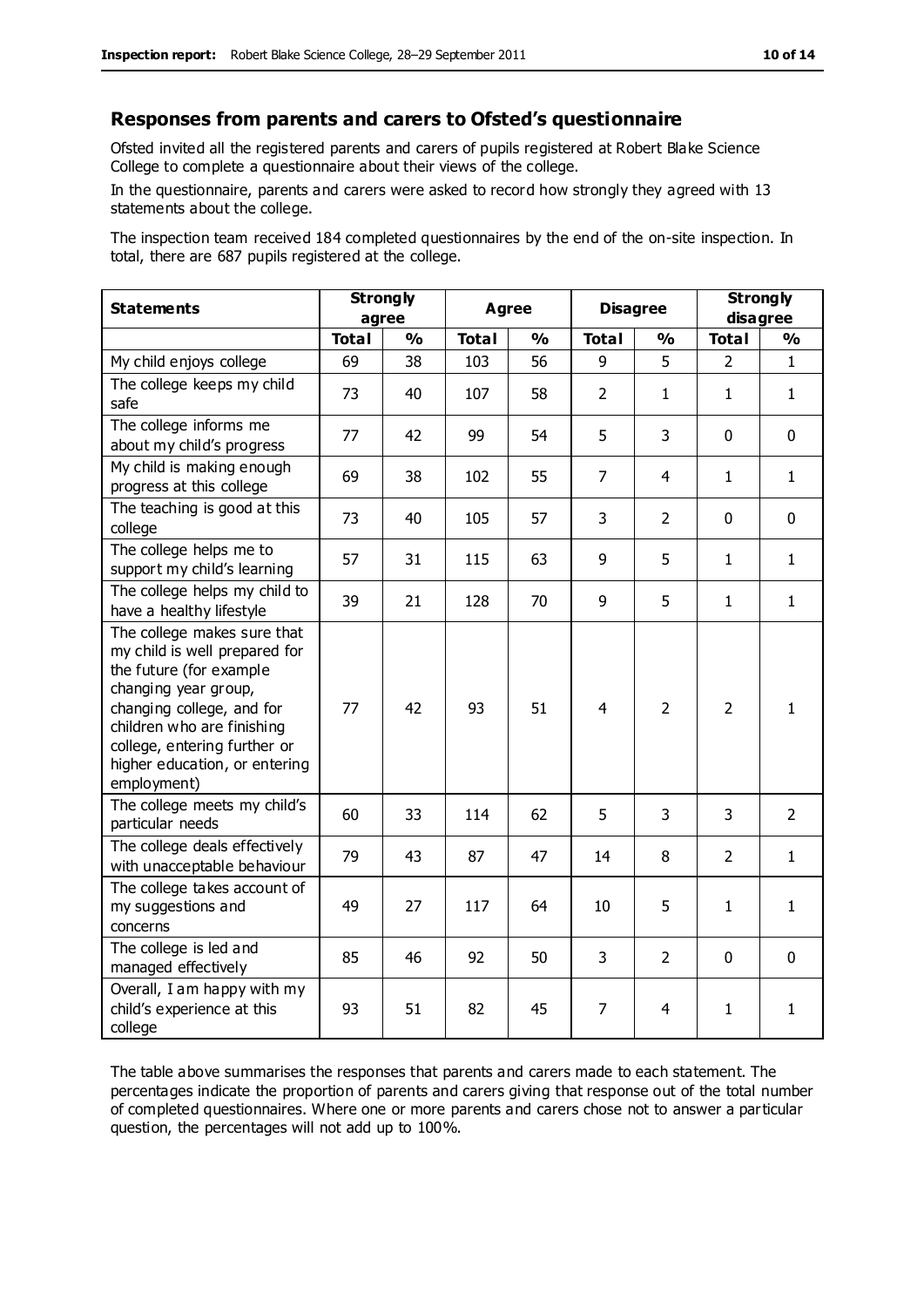# **Glossary**

#### **What inspection judgements mean**

| <b>Grade</b> | <b>Judgement</b> | <b>Description</b>                                                |
|--------------|------------------|-------------------------------------------------------------------|
| Grade 1      | Outstanding      | These features are highly effective. An outstanding               |
|              |                  | college provides exceptionally well for all its pupils'<br>needs. |
| Grade 2      | Good             | These are very positive features of a college. A college          |
|              |                  | that is good is serving its pupils well.                          |
| Grade 3      | Satisfactory     | These features are of reasonable quality. A satisfactory          |
|              |                  | college is providing adequately for its pupils.                   |
| Grade 4      | Inadequate       | These features are not of an acceptable standard. An              |
|              |                  | inadequate college needs to make significant                      |
|              |                  | improvement in order to meet the needs of its pupils.             |
|              |                  | Ofsted inspectors will make further visits until it               |
|              |                  | improves.                                                         |

## **Overall effectiveness of colleges**

|                  | Overall effectiveness judgement (percentage of colleges) |      |                     |                   |
|------------------|----------------------------------------------------------|------|---------------------|-------------------|
| <b>Type of</b>   | <b>Outstanding</b>                                       | Good | <b>Satisfactory</b> | <b>Inadequate</b> |
| college          |                                                          |      |                     |                   |
| Nursery colleges | 43                                                       | 47   | 10                  |                   |
| Primary colleges | 6                                                        | 46   | 42                  | b                 |
| Secondary        | 14                                                       | 36   | 41                  | 9                 |
| colleges         |                                                          |      |                     |                   |
| Sixth forms      | 15                                                       | 42   | 41                  |                   |
| Special colleges | 30                                                       | 48   | 19                  | 3                 |
| Pupil referral   | 14                                                       | 50   | 31                  |                   |
| units            |                                                          |      |                     |                   |
| All colleges     | 10                                                       | 44   | 39                  |                   |

New college inspection arrangements were introduced on 1 September 2009. This means that inspectors now make some additional judgements that were not made previously.

The data in the table above are for the period 1 September 2010 to 08 April 2011 and are consistent with the latest published official statistics about maintained college inspection outcomes (see www.ofsted.gov.uk).

The sample of colleges inspected during 2010/11 was not representative of all colleges nationally, as weaker colleges are inspected more frequently than good or outstanding colleges.

Percentages are rounded and do not always add exactly to 100.

Sixth form figures reflect the judgements made for the overall effectiveness of the sixth form in secondary colleges, special colleges and pupil referral units.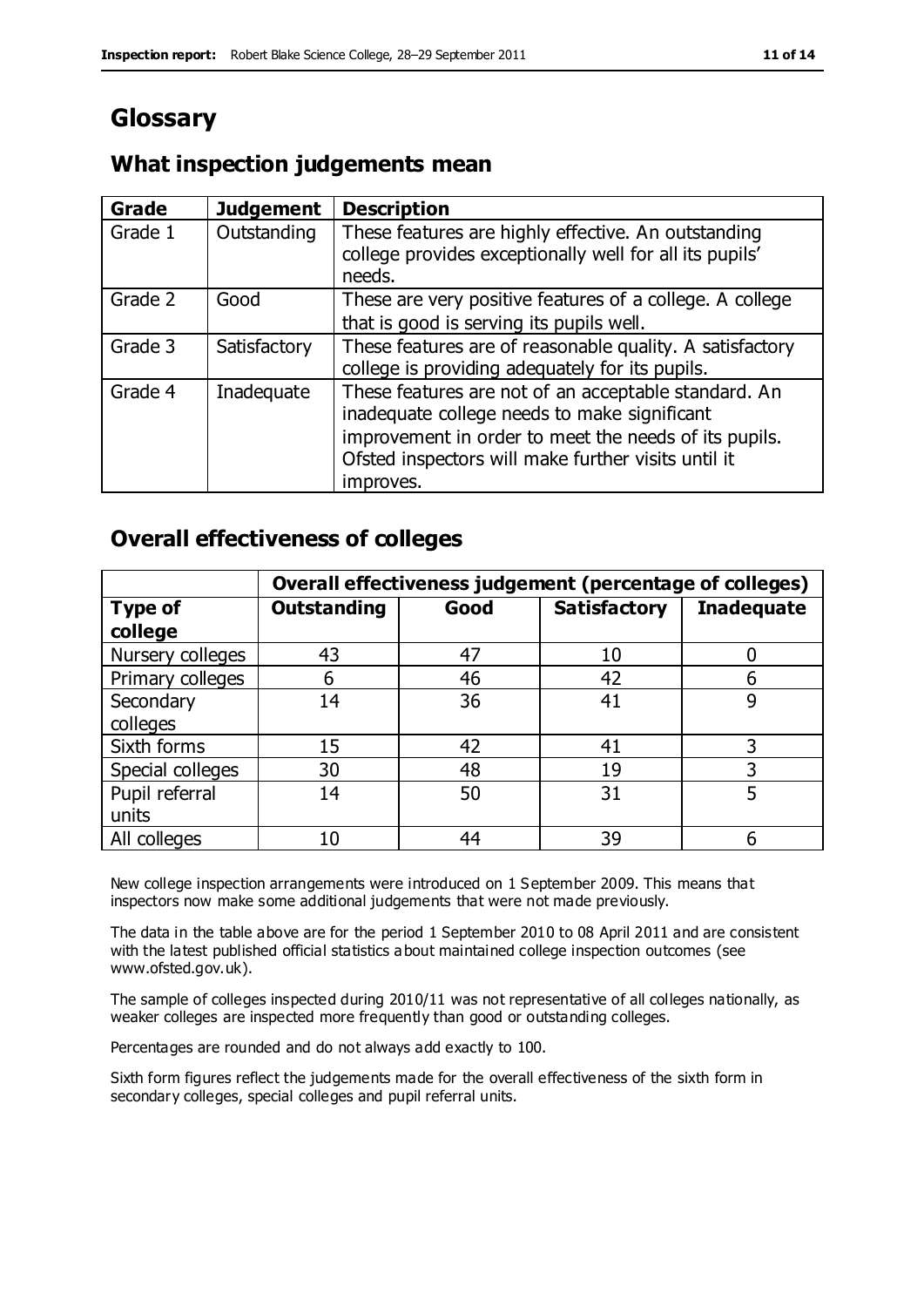# **Common terminology used by inspectors**

| Achievement:                  | the progress and success of a pupil in their<br>learning, development or training.                                                                                                                                                                                                                                                      |
|-------------------------------|-----------------------------------------------------------------------------------------------------------------------------------------------------------------------------------------------------------------------------------------------------------------------------------------------------------------------------------------|
| Attainment:                   | the standard of the pupils' work shown by test and<br>examination results and in lessons.                                                                                                                                                                                                                                               |
| Capacity to improve:          | the proven ability of the college to continue<br>improving. Inspectors base this judgement on what<br>the college has accomplished so far and on the<br>quality of its systems to maintain improvement.                                                                                                                                 |
| Leadership and management:    | the contribution of all the staff with responsibilities,<br>not just the headteacher, to identifying priorities,<br>directing and motivating staff and running the<br>college.                                                                                                                                                          |
| Learning:                     | how well pupils acquire knowledge, develop their<br>understanding, learn and practise skills and are<br>developing their competence as learners.                                                                                                                                                                                        |
| <b>Overall effectiveness:</b> | inspectors form a judgement on a college's overall<br>effectiveness based on the findings from their<br>inspection of the college. The following<br>judgements, in particular, influence what the<br>overall effectiveness judgement will be.                                                                                           |
|                               | The college's capacity for sustained<br>٠<br>improvement.<br>Outcomes for individuals and groups of<br>ш<br>pupils.<br>The quality of teaching.<br>ш<br>The extent to which the curriculum meets<br>■<br>pupils' needs, including, where relevant,<br>through partnerships.<br>The effectiveness of care, guidance and<br>ш<br>support. |
| Progress:                     | the rate at which pupils are learning in lessons and<br>over longer periods of time. It is often measured<br>by comparing the pupils' attainment at the end of a<br>key stage with their attainment when they started.                                                                                                                  |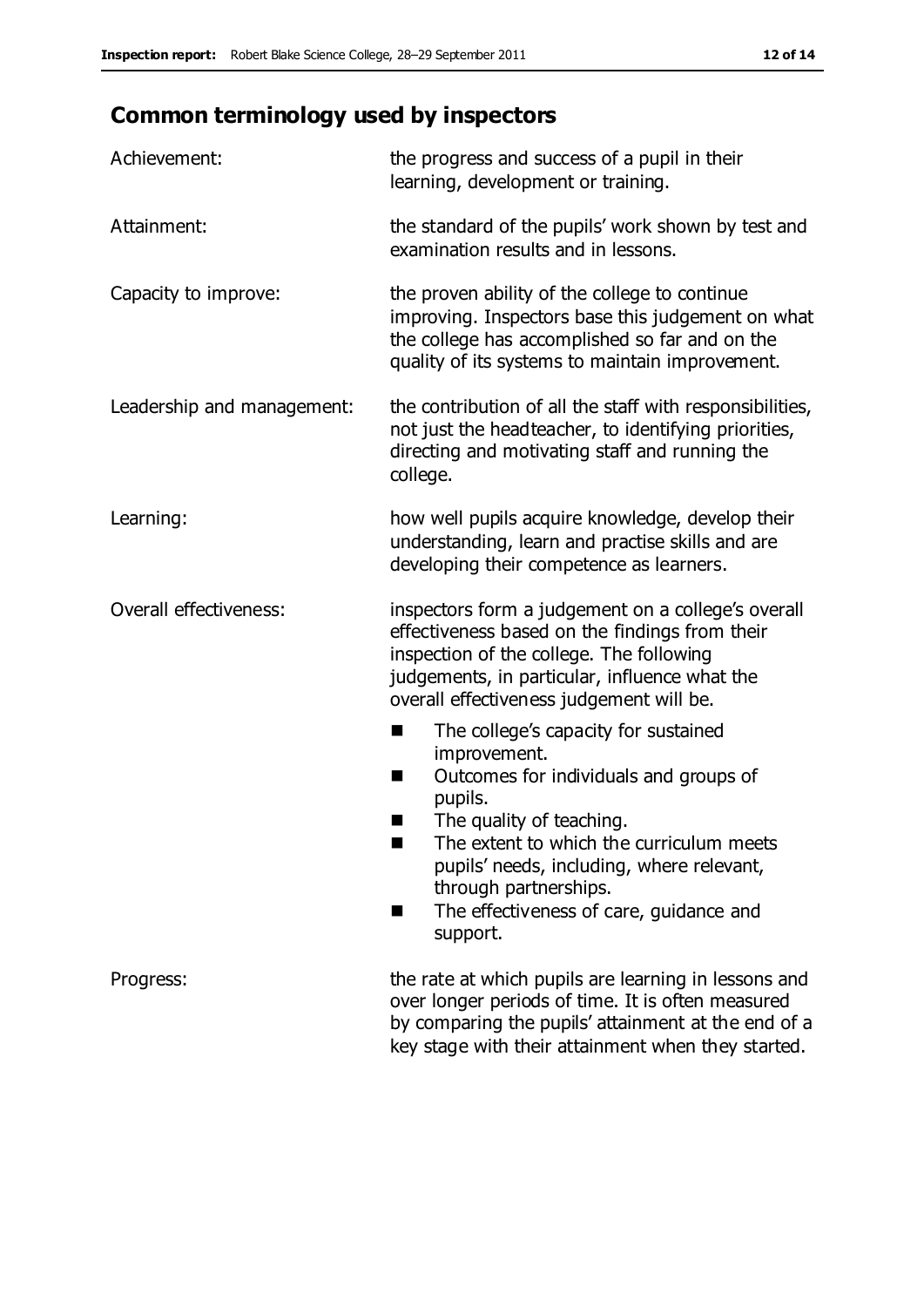#### **This letter is provided for the college, parents and carers to share with their children. It describes Ofsted's main findings from the inspection of their college.**

30 September 2011

Dear Students

#### **Inspection of Robert Blake Science College, Bridgwater TA6 6AW**

We enjoyed our visit to your college recently. Many thanks for your friendly welcome. During the inspection, we met with groups of you and read the questionnaires that some of you returned. We observed lessons and looked at your work. Nearly all of you told us that you enjoy college, feel exceptionally safe and are very well looked after. We agree with you, but also found many of you are not always making as much progress as you could. Also, the college's systems for checking how you are taught and how much you are learning are not yet as good as they could be, although these things are beginning to improve. We judged that your college provides you with a satisfactory education.

Some of the good things we found included:

- **Neta** your behaviour
- your above-average attendance and getting to lessons on time
- the college helping you to lead healthier lifestyles
- the college being exceptionally good at working with your parents and carers.

We have talked to your headteacher, staff and governors. They will be working on:

- making sure more of you achieve better GCSE grades
- **n** increasing the number of good and outstanding lessons by teaching you the skills to become independent learners and giving you better feedback on how to improve
- improving how the college checks the amount you have learned and how good lessons are.

You can all help by making sure you continue to attend well and work as hard as you can. We wish you all the best for the rest of your time at college and your future lives.

Yours sincerely

John Seal Her Majesty's Inspector